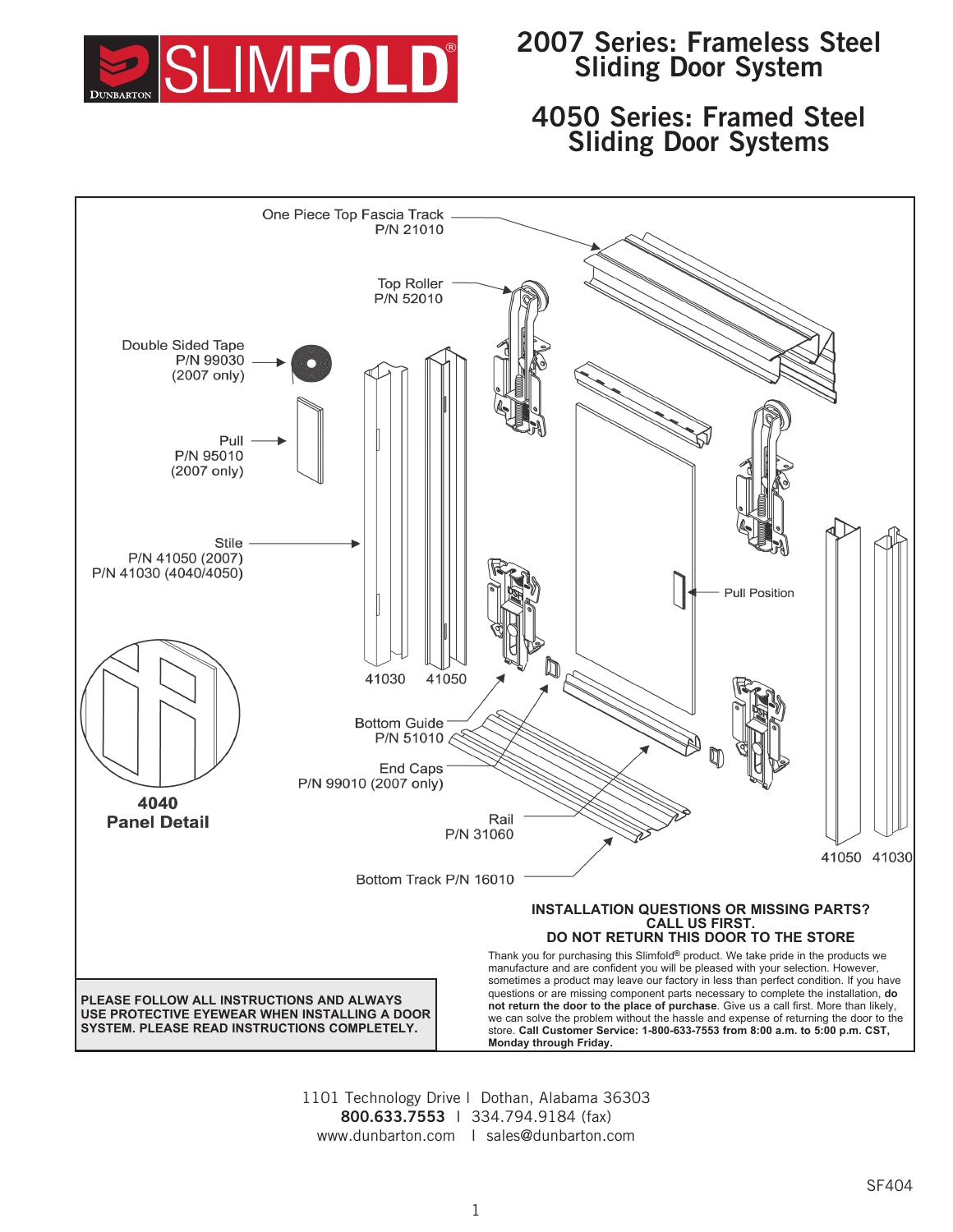#### **PLEASE FOLLOW ALL INSTRUCTIONS AND ALWAYS USE PROTECTIVE EYEWEAR WHEN INSTALLING A DOOR SYSTEM. PLEASE READ INSTRUCTIONS COMPLETELY.**

## **Assemble Tools**

Safety glasses Level Phillips head screwdriver Tape measure

Straight head screwdriver Power drill or screw gun w/ 3/16" (5) bit

## **Measure Opening**

Measure the finished opening size; refer to specifications below to insure proper door size. Finished door width provides for 1-1/2"(38) door overlap at center of opening below to insure proper door size (Figure 1).



1/8"(3) mirrors for reach-in closet and passage door applications are CATEGORY II safety-backed to conform with ANSI Z97.1-2004 and CPSC16 CFR 1201.

| <b>Specifications</b><br><b>STANDARD SIZES-TWO PANEL UNITS</b> |                            |                       |                  |                                                      |  |
|----------------------------------------------------------------|----------------------------|-----------------------|------------------|------------------------------------------------------|--|
| <b>Size</b>                                                    | 2007-4050<br>Door<br>Width | 4040<br>Door<br>Width | Opening<br>Width | <b>Finished FIN. OPNG, HEIGHTS</b><br>6'8''<br>Units |  |
| 4'0''<br>(1219)                                                | $24 - 1/8"$<br>(613)       | $24 - 5/8"$<br>(626)  | 48"<br>(1219)    | $80 - 1/2"$<br>(2045)                                |  |
| 5'0''<br>(1524)                                                | $30 - 1/8"$<br>(765)       | $30 - 5/8"$<br>(778)  | 60"<br>(1524)    |                                                      |  |
| 6'0''<br>(1829)                                                | $36 - 1/8$ "<br>(917)      | $36 - 5/8"$<br>(930)  | 72"<br>(1829)    |                                                      |  |

**\*\*Finished Opening Width Tolerance +1" /- 2" (+25/-50)**

**\*\*Finished Opening Height Tolerance: +1" /- 2" (+25/-50)**

All increments shown in (parenthesis) are metric (millimeter) unless otherwise indicated. Non-standard sizes available; check with your dealer for sizes and availability.

# **INSTALLATION**

# **Cross-Sectional Layout** of Installed Doors



# **1. Trim Tracks to Size**

Saw top track, floor track (and fascia) to length if necessary, using a fine-tooth (32 teeth/inch) hack saw (Figure 2).



**2. Attach Top Track.** Screw in the fascia track to the header, locating the front edge 1/16"(2) from the jamb face (Figure 3).

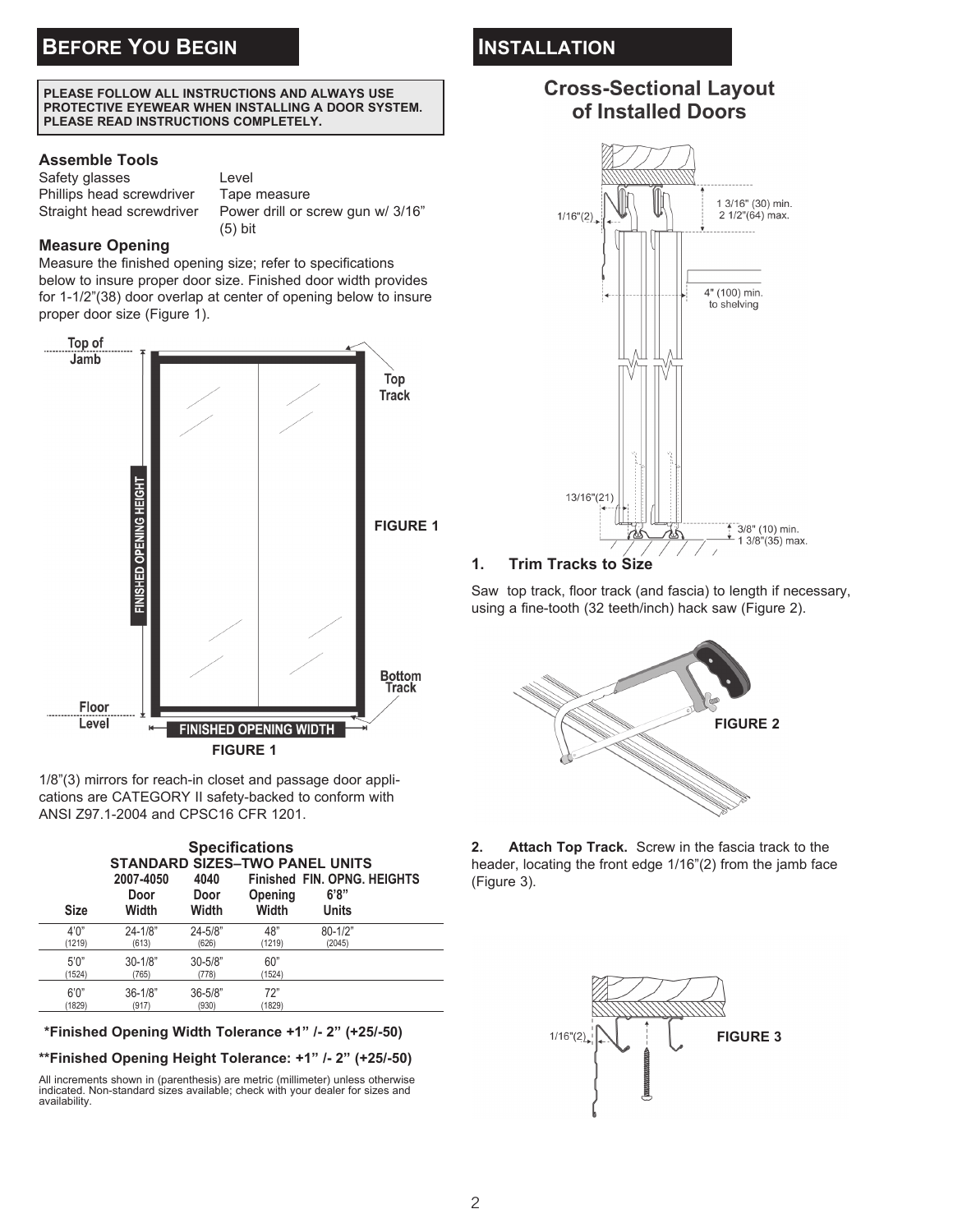### **3. Attach Bottom Track.**

Locate leading edge of 16010 floor track 7/8"(22) from front face of jamb, so doors will hang plumb (Figure 4).



If carpeted, wood strip spacers [3/16" to 3/8"(5-10) thick] are recommended to raise floor track (Figure 5). For installation on top of carpet, see "Existing Dwelling" below.

**New Construction:** For best results and performance, it is recommended that the track be put down before laying carpet. Depending upon the height of the finished floor, a continuous wood shim can be placed underneath the track to provide additional clearance between the door and carpet. The carpet can be installed up to the track and the door can be installed later.



**Existing Dwelling:** When installing Slimfold**®** doors in previously carpeted area, it is recommended to cut the carpet and shim the track with wood strips (Figure 5).

### **4. Install Doors In Opening**

**Install rear door first.** Insert top of door into the top guide channel first, then swing bottom of door over bottom track and lower rollers into rear groove. Install front door in the same manner (Figure 6).



### **5. Vertical Adjustment**

Use Phillips screwdriver for vertical adjustment at (A), plumbing left door to left jamb, right door to right jamb (Figure 7). (Screw is self-locking in any position.)

### **6. Set Bottom Guide**

After obtaining approximately 1/2"(13) clearance at floor, press nylon button guide down with thumb or screwdriver at (B) until hooks (C) snap into floor track. Guide will ride up and down in channel to compensate for uneven floor level, without disengaging door. Guide can be removed by prying up under nylon flange (Figure 8).

#### **7. Attach Mirror Pulls (2007 only)**

Attach mirror pull by peeling off the tape protection, as shown, and choose the desired height [approximately 40" (1016) high]. The pull should be located approximately 1/2" (13) in from the door edge (Figure 9).

### **8. Remove Protective Film from Mirror Frame**

Frames around the glass are covered for protection with a protective film, which must be removed before use. Remove film by hand **after doors are installed and adjusted.** Do not use sharp tools as this may scratch frame surface. Film presence may be indicated with blue markings for easy identification.

## **9. Apply Sealer (4040 ONLY)**

Applying a sealer coat to the backside of prefinished paneling is recommended. If panels are to be painted, paint both sides with an equal number of coats. Use oil base undercoat if finish will be waterbased (latex) paint.

#### **10. Install Panel Bumpers**

Doors are shipped with four (4) panel bumpers to provide a cushion between the door panel and jamb for maximum quiet operation. **Install:** Detach bumpers from strip and attach on jamb where the edge of mirror panel(s) and jamb(s) meet. Attach two (2) bumpers in the **TOP CORNERS** of the opening. Bumpers should be about 2"(51) from the top of the opening. This will accommodate the full bypass function of the panels. (Figure 10)







**FIGURE 8**